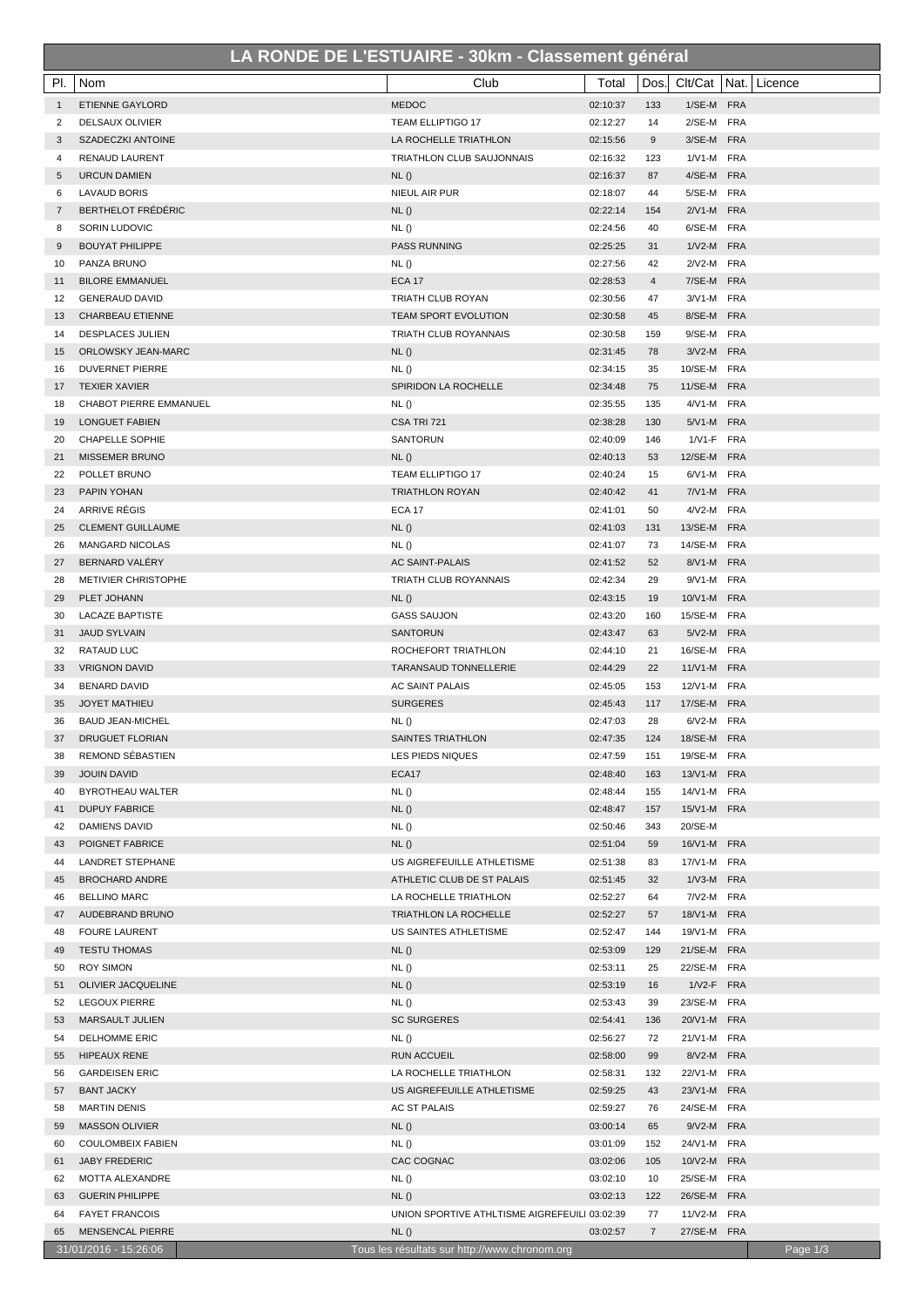## **LA RONDE DE L'ESTUAIRE - 30km - Classement général**

П

| ECA17<br>03:03:05<br>12/V2-M FRA<br>MAZIERE JEAN PHILIPPE<br>62<br>66<br><b>SPIRIDON MELLOIS</b><br>2/V3-M FRA<br><b>COUFLEAU CLAUDE</b><br>03:03:30<br>33<br>67<br><b>GIRAUD OLIVIER</b><br><b>THS</b><br>03:03:37<br>101<br>25/V1-M FRA<br>68<br>US AIGREFEUILLE ATHLETISME<br>26/V1-M FRA<br><b>ROI THIERRY</b><br>03:03:55<br>8<br>69<br>NL()<br>03:04:03<br>90<br>3/V3-M FRA<br>70<br>LANDREAU ALAIN<br>LA ROCHELLE TRIATHLON<br>27/V1-M FRA<br><b>GUYARD LOIC</b><br>03:04:18<br>96<br>71<br>MOREAU THIERRY<br>NL()<br>03:05:25<br>13/V2-M FRA<br>85<br>72<br><b>ASCHR</b><br>14/V2-M FRA<br><b>ROY JEAN LUC</b><br>03:05:26<br>102<br>73<br>RUN ACCUEIL LA ROCHELLE<br>03:05:35<br>15/V2-M FRA<br>74<br><b>VIDONI LAURENT</b><br>51<br>NL()<br>03:06:25<br>28/V1-M FRA<br><b>LAGARDE OLIVIER</b><br>91<br>75<br>NL()<br>28/SE-M FRA<br><b>FRANCOIS NICOLAS</b><br>03:07:02<br>34<br>76<br>NL()<br>03:07:02<br>29/V1-M FRA<br><b>WISSOCQ BAPTISTE</b><br>26<br>77<br>NL()<br>03:07:44<br>27<br>30/V1-M FRA<br><b>FOULQUES ERICK</b><br>78<br>NL()<br>03:07:56<br>29/SE-M FRA<br>CAMBEFORT ANTOINE<br>66<br>79<br>NL()<br>03:08:11<br>30/SE-M FRA<br>80<br><b>MORANDIERE ALBAN</b><br>56<br><b>KKS DU BOCAGE</b><br>03:08:13<br>16/V2-M FRA<br><b>CHARDIN ERIC</b><br>158<br>81<br>03:08:34<br>4/V3-M FRA<br><b>BECKER JACQUES</b><br>NL()<br>119<br>82<br>NL()<br>17/V2-M FRA<br><b>GUILGAULT VINCENT</b><br>03:08:37<br>134<br>83<br>COGÉ FRANÇOIS<br>NL()<br>03:08:48<br>156<br>31/V1-M FRA<br>84<br>NL()<br>31/SE-M FRA<br>ANDRIEU OLIVIER<br>03:09:00<br>85<br>17<br><b>BSL TRIATHLON CLUB</b><br>32/V1-M FRA<br>NAUDIN CHRISTOPHE<br>03:09:09<br>$\mathbf{1}$<br>86<br>PUECH CHRISTOPHE<br>NL()<br>03:09:23<br>60<br>33/V1-M FRA<br>87<br>US AIGREFEUILLE ATHLETISME<br>03:09:26<br>139<br>32/SE-M FRA<br><b>AUGE RICHARD</b><br>88<br>NL()<br>03:09:33<br>34/V1-M FRA<br><b>LAMBERT BRUNO</b><br>61<br>89<br><b>DUBARRY MARC</b><br>PASS'RUNNING<br>03:09:50<br>5/V3-M FRA<br>3<br>90<br>35/V1-M FRA<br><b>OZANNE FRANCK</b><br>NL()<br>03:12:02<br>79<br>91<br>TEAM ELLIPTIGO 17<br>33/SE-M FRA<br><b>IWAKURA MARI</b><br>03:12:51<br>92<br>13<br>NL()<br>34/SE-M FRA<br>93<br><b>GRILLY ANTOINE</b><br>03:17:15<br>104<br>03:17:17<br>35/SE-M FRA<br><b>BROSSARD SYVAIN</b><br>NL()<br>54<br>94<br><b>US AIGREFEUILLE</b><br>03:18:21<br>36/V1-M FRA<br><b>MOREIRA DINIS</b><br>74<br>95<br>NL()<br>03:18:31<br>36/SE-M FRA<br><b>PERON THOMAS</b><br>148<br>96<br>NL()<br>37/SE-M FRA<br>97<br>NOBLET ROMAIN<br>03:18:58<br>95<br>03:21:59<br>38/SE-M FRA<br>98<br>MAILLEFER JOSUÉ<br><b>AUNIS SURGERES</b><br>88<br>NL()<br>39/SE-M FRA<br>PIERRE ANTHONY<br>03:22:38<br>140<br>99<br>NL()<br>03:22:40<br>118<br>40/SE-M FRA<br>100<br>JOFFRET NICOLAS<br>18/V2-M FRA<br><b>MENET LIONEL</b><br>ATHLETIC CLUB DE ST PALAIS SUR MER<br>03:22:41<br>82<br>101<br>NL()<br>128<br>37/V1-M FRA<br>102<br><b>DELION LAURENT</b><br>03:23:13<br>NL()<br>03:23:13<br>100<br>41/SE-M<br>103<br><b>DELION NICOLAS</b><br>AUVERGNAT MARYSE<br><b>NL()</b><br>03:23:52<br>1/V3-F FRA<br>447<br>104<br><b>GLEYZE STEPHANE</b><br><b>ECA 17</b><br>03:24:06<br>30<br>38/V1-M FRA<br>105<br>RAYMOND STÉPHANE<br>SURGERES AUNIS ATHL<br>03:24:09<br>89<br>42/SE-M FRA<br>106<br>DURAND ALEXANDRE<br>TEAM SUPER U SAUJON<br>03:24:41<br>39/V1-M FRA<br>107<br>475<br>PLASSERAUD FRANÇOISE<br><b>BRAUD AC</b><br>03:26:21<br>2/V2-F FRA<br>48<br>108<br>03:27:44<br>43/SE-M FRA<br><b>COMBAUD CYRILLE</b><br>NL()<br>86<br>109<br>03:29:09<br>2/V1-F FRA<br><b>CHARRET CHRISTELLE</b><br>NL()<br>142<br>110<br>NL()<br>03:29:56<br>3/V1-F FRA<br>EYMAS ALEXIA<br>24<br>111<br>03:30:10<br><b>BROCHON SYLVAIN</b><br>TRIATHLON HAUTE SAINTONGE<br>97<br>40/V1-M FRA<br>112<br>NL()<br><b>NEJJAR HICHAM</b><br>03:30:43<br>138<br>41/V1-M FRA<br>113<br><b>BOIRON SOPHIE</b><br>NL()<br>03:31:18<br>67<br>3/V2-F FRA<br>114<br>NL()<br>JULIEN EMMANUEL<br>03:31:34<br>107<br>44/SE-M FRA<br>115<br>MOULINEAU NADEGE<br>NL()<br>03:31:34<br>106<br>4/V1-F FRA<br>116<br>NL()<br>03:31:53<br>45/SE-M FRA<br>MITAINE EMMANUEL<br>117<br>70<br>RDTN BREUIL MAGNE<br>03:32:17<br>19/V2-M FRA<br>SAUCEDE JACQUES<br>23<br>118<br><b>COSSIC LAURENT</b><br>NL()<br>03:33:38<br>84<br>46/SE-M FRA<br>119<br>NL()<br>03:34:08<br>42/V1-M FRA<br><b>GOUZIEN YANNICK</b><br>125<br>120<br>CA PLASSAC<br>ROCHETA PATRICK<br>03:34:32<br>112<br>20/V2-M FRA<br>121<br>NL()<br>03:34:35<br>109<br>21/V2-M FRA<br><b>LEROY FRANCOIS</b><br>122<br>NL()<br>47/SE-M FRA<br>VIAULT ALEXANDRE<br>03:34:58<br>143<br>123<br>NL()<br>03:35:14<br>48/SE-M FRA<br>DE LASSEE GEOFFROY<br>55<br>124<br>NL()<br>03:35:26<br>43/V1-M FRA<br>CHENU JEAN-BAPTISTE<br>81<br>125<br>03:35:26<br>44/V1-M FRA<br><b>BRIGAUD FRANCK</b><br>NL()<br>5<br>126<br>03:35:33<br>22/V2-M FRA<br><b>BOURSON ERIC</b><br>SAINTES TRIATHLON<br>141<br>127<br>03:35:45<br>6/V3-M FRA<br>NERAUD STEPHANE<br>TEAM SUPER U SAUJON<br>46<br>128<br><b>ASCHR</b><br>45/V1-M FRA<br>PONTAC LAURENT<br>03:36:25<br>103<br>129<br>GASS<br>71<br>7/V3-M FRA<br>CHARBEAU PATRICE<br>03:36:45<br>130<br>31/01/2016 - 15:26:06<br>Tous les résultats sur http://www.chronom.org | PI. | Nom | Club | Total | Dos. | Clt/Cat   Nat.   Licence |
|---------------------------------------------------------------------------------------------------------------------------------------------------------------------------------------------------------------------------------------------------------------------------------------------------------------------------------------------------------------------------------------------------------------------------------------------------------------------------------------------------------------------------------------------------------------------------------------------------------------------------------------------------------------------------------------------------------------------------------------------------------------------------------------------------------------------------------------------------------------------------------------------------------------------------------------------------------------------------------------------------------------------------------------------------------------------------------------------------------------------------------------------------------------------------------------------------------------------------------------------------------------------------------------------------------------------------------------------------------------------------------------------------------------------------------------------------------------------------------------------------------------------------------------------------------------------------------------------------------------------------------------------------------------------------------------------------------------------------------------------------------------------------------------------------------------------------------------------------------------------------------------------------------------------------------------------------------------------------------------------------------------------------------------------------------------------------------------------------------------------------------------------------------------------------------------------------------------------------------------------------------------------------------------------------------------------------------------------------------------------------------------------------------------------------------------------------------------------------------------------------------------------------------------------------------------------------------------------------------------------------------------------------------------------------------------------------------------------------------------------------------------------------------------------------------------------------------------------------------------------------------------------------------------------------------------------------------------------------------------------------------------------------------------------------------------------------------------------------------------------------------------------------------------------------------------------------------------------------------------------------------------------------------------------------------------------------------------------------------------------------------------------------------------------------------------------------------------------------------------------------------------------------------------------------------------------------------------------------------------------------------------------------------------------------------------------------------------------------------------------------------------------------------------------------------------------------------------------------------------------------------------------------------------------------------------------------------------------------------------------------------------------------------------------------------------------------------------------------------------------------------------------------------------------------------------------------------------------------------------------------------------------------------------------------------------------------------------------------------------------------------------------------------------------------------------------------------------------------------------------------------------------------------------------------------------------------------------------------------------------------------------------------------------------------------------------------------------------------------------------------------------------------------------------------------------------------------------------------------------------------------------------------------------------------------------------------------------------------------------------------------------------------------------------------------------------------------------------------------------------------------------------------------------------------------------------------------------------|-----|-----|------|-------|------|--------------------------|
|                                                                                                                                                                                                                                                                                                                                                                                                                                                                                                                                                                                                                                                                                                                                                                                                                                                                                                                                                                                                                                                                                                                                                                                                                                                                                                                                                                                                                                                                                                                                                                                                                                                                                                                                                                                                                                                                                                                                                                                                                                                                                                                                                                                                                                                                                                                                                                                                                                                                                                                                                                                                                                                                                                                                                                                                                                                                                                                                                                                                                                                                                                                                                                                                                                                                                                                                                                                                                                                                                                                                                                                                                                                                                                                                                                                                                                                                                                                                                                                                                                                                                                                                                                                                                                                                                                                                                                                                                                                                                                                                                                                                                                                                                                                                                                                                                                                                                                                                                                                                                                                                                                                                                                                                                     |     |     |      |       |      |                          |
|                                                                                                                                                                                                                                                                                                                                                                                                                                                                                                                                                                                                                                                                                                                                                                                                                                                                                                                                                                                                                                                                                                                                                                                                                                                                                                                                                                                                                                                                                                                                                                                                                                                                                                                                                                                                                                                                                                                                                                                                                                                                                                                                                                                                                                                                                                                                                                                                                                                                                                                                                                                                                                                                                                                                                                                                                                                                                                                                                                                                                                                                                                                                                                                                                                                                                                                                                                                                                                                                                                                                                                                                                                                                                                                                                                                                                                                                                                                                                                                                                                                                                                                                                                                                                                                                                                                                                                                                                                                                                                                                                                                                                                                                                                                                                                                                                                                                                                                                                                                                                                                                                                                                                                                                                     |     |     |      |       |      |                          |
|                                                                                                                                                                                                                                                                                                                                                                                                                                                                                                                                                                                                                                                                                                                                                                                                                                                                                                                                                                                                                                                                                                                                                                                                                                                                                                                                                                                                                                                                                                                                                                                                                                                                                                                                                                                                                                                                                                                                                                                                                                                                                                                                                                                                                                                                                                                                                                                                                                                                                                                                                                                                                                                                                                                                                                                                                                                                                                                                                                                                                                                                                                                                                                                                                                                                                                                                                                                                                                                                                                                                                                                                                                                                                                                                                                                                                                                                                                                                                                                                                                                                                                                                                                                                                                                                                                                                                                                                                                                                                                                                                                                                                                                                                                                                                                                                                                                                                                                                                                                                                                                                                                                                                                                                                     |     |     |      |       |      |                          |
|                                                                                                                                                                                                                                                                                                                                                                                                                                                                                                                                                                                                                                                                                                                                                                                                                                                                                                                                                                                                                                                                                                                                                                                                                                                                                                                                                                                                                                                                                                                                                                                                                                                                                                                                                                                                                                                                                                                                                                                                                                                                                                                                                                                                                                                                                                                                                                                                                                                                                                                                                                                                                                                                                                                                                                                                                                                                                                                                                                                                                                                                                                                                                                                                                                                                                                                                                                                                                                                                                                                                                                                                                                                                                                                                                                                                                                                                                                                                                                                                                                                                                                                                                                                                                                                                                                                                                                                                                                                                                                                                                                                                                                                                                                                                                                                                                                                                                                                                                                                                                                                                                                                                                                                                                     |     |     |      |       |      |                          |
|                                                                                                                                                                                                                                                                                                                                                                                                                                                                                                                                                                                                                                                                                                                                                                                                                                                                                                                                                                                                                                                                                                                                                                                                                                                                                                                                                                                                                                                                                                                                                                                                                                                                                                                                                                                                                                                                                                                                                                                                                                                                                                                                                                                                                                                                                                                                                                                                                                                                                                                                                                                                                                                                                                                                                                                                                                                                                                                                                                                                                                                                                                                                                                                                                                                                                                                                                                                                                                                                                                                                                                                                                                                                                                                                                                                                                                                                                                                                                                                                                                                                                                                                                                                                                                                                                                                                                                                                                                                                                                                                                                                                                                                                                                                                                                                                                                                                                                                                                                                                                                                                                                                                                                                                                     |     |     |      |       |      |                          |
|                                                                                                                                                                                                                                                                                                                                                                                                                                                                                                                                                                                                                                                                                                                                                                                                                                                                                                                                                                                                                                                                                                                                                                                                                                                                                                                                                                                                                                                                                                                                                                                                                                                                                                                                                                                                                                                                                                                                                                                                                                                                                                                                                                                                                                                                                                                                                                                                                                                                                                                                                                                                                                                                                                                                                                                                                                                                                                                                                                                                                                                                                                                                                                                                                                                                                                                                                                                                                                                                                                                                                                                                                                                                                                                                                                                                                                                                                                                                                                                                                                                                                                                                                                                                                                                                                                                                                                                                                                                                                                                                                                                                                                                                                                                                                                                                                                                                                                                                                                                                                                                                                                                                                                                                                     |     |     |      |       |      |                          |
|                                                                                                                                                                                                                                                                                                                                                                                                                                                                                                                                                                                                                                                                                                                                                                                                                                                                                                                                                                                                                                                                                                                                                                                                                                                                                                                                                                                                                                                                                                                                                                                                                                                                                                                                                                                                                                                                                                                                                                                                                                                                                                                                                                                                                                                                                                                                                                                                                                                                                                                                                                                                                                                                                                                                                                                                                                                                                                                                                                                                                                                                                                                                                                                                                                                                                                                                                                                                                                                                                                                                                                                                                                                                                                                                                                                                                                                                                                                                                                                                                                                                                                                                                                                                                                                                                                                                                                                                                                                                                                                                                                                                                                                                                                                                                                                                                                                                                                                                                                                                                                                                                                                                                                                                                     |     |     |      |       |      |                          |
|                                                                                                                                                                                                                                                                                                                                                                                                                                                                                                                                                                                                                                                                                                                                                                                                                                                                                                                                                                                                                                                                                                                                                                                                                                                                                                                                                                                                                                                                                                                                                                                                                                                                                                                                                                                                                                                                                                                                                                                                                                                                                                                                                                                                                                                                                                                                                                                                                                                                                                                                                                                                                                                                                                                                                                                                                                                                                                                                                                                                                                                                                                                                                                                                                                                                                                                                                                                                                                                                                                                                                                                                                                                                                                                                                                                                                                                                                                                                                                                                                                                                                                                                                                                                                                                                                                                                                                                                                                                                                                                                                                                                                                                                                                                                                                                                                                                                                                                                                                                                                                                                                                                                                                                                                     |     |     |      |       |      |                          |
|                                                                                                                                                                                                                                                                                                                                                                                                                                                                                                                                                                                                                                                                                                                                                                                                                                                                                                                                                                                                                                                                                                                                                                                                                                                                                                                                                                                                                                                                                                                                                                                                                                                                                                                                                                                                                                                                                                                                                                                                                                                                                                                                                                                                                                                                                                                                                                                                                                                                                                                                                                                                                                                                                                                                                                                                                                                                                                                                                                                                                                                                                                                                                                                                                                                                                                                                                                                                                                                                                                                                                                                                                                                                                                                                                                                                                                                                                                                                                                                                                                                                                                                                                                                                                                                                                                                                                                                                                                                                                                                                                                                                                                                                                                                                                                                                                                                                                                                                                                                                                                                                                                                                                                                                                     |     |     |      |       |      |                          |
|                                                                                                                                                                                                                                                                                                                                                                                                                                                                                                                                                                                                                                                                                                                                                                                                                                                                                                                                                                                                                                                                                                                                                                                                                                                                                                                                                                                                                                                                                                                                                                                                                                                                                                                                                                                                                                                                                                                                                                                                                                                                                                                                                                                                                                                                                                                                                                                                                                                                                                                                                                                                                                                                                                                                                                                                                                                                                                                                                                                                                                                                                                                                                                                                                                                                                                                                                                                                                                                                                                                                                                                                                                                                                                                                                                                                                                                                                                                                                                                                                                                                                                                                                                                                                                                                                                                                                                                                                                                                                                                                                                                                                                                                                                                                                                                                                                                                                                                                                                                                                                                                                                                                                                                                                     |     |     |      |       |      |                          |
|                                                                                                                                                                                                                                                                                                                                                                                                                                                                                                                                                                                                                                                                                                                                                                                                                                                                                                                                                                                                                                                                                                                                                                                                                                                                                                                                                                                                                                                                                                                                                                                                                                                                                                                                                                                                                                                                                                                                                                                                                                                                                                                                                                                                                                                                                                                                                                                                                                                                                                                                                                                                                                                                                                                                                                                                                                                                                                                                                                                                                                                                                                                                                                                                                                                                                                                                                                                                                                                                                                                                                                                                                                                                                                                                                                                                                                                                                                                                                                                                                                                                                                                                                                                                                                                                                                                                                                                                                                                                                                                                                                                                                                                                                                                                                                                                                                                                                                                                                                                                                                                                                                                                                                                                                     |     |     |      |       |      |                          |
|                                                                                                                                                                                                                                                                                                                                                                                                                                                                                                                                                                                                                                                                                                                                                                                                                                                                                                                                                                                                                                                                                                                                                                                                                                                                                                                                                                                                                                                                                                                                                                                                                                                                                                                                                                                                                                                                                                                                                                                                                                                                                                                                                                                                                                                                                                                                                                                                                                                                                                                                                                                                                                                                                                                                                                                                                                                                                                                                                                                                                                                                                                                                                                                                                                                                                                                                                                                                                                                                                                                                                                                                                                                                                                                                                                                                                                                                                                                                                                                                                                                                                                                                                                                                                                                                                                                                                                                                                                                                                                                                                                                                                                                                                                                                                                                                                                                                                                                                                                                                                                                                                                                                                                                                                     |     |     |      |       |      |                          |
|                                                                                                                                                                                                                                                                                                                                                                                                                                                                                                                                                                                                                                                                                                                                                                                                                                                                                                                                                                                                                                                                                                                                                                                                                                                                                                                                                                                                                                                                                                                                                                                                                                                                                                                                                                                                                                                                                                                                                                                                                                                                                                                                                                                                                                                                                                                                                                                                                                                                                                                                                                                                                                                                                                                                                                                                                                                                                                                                                                                                                                                                                                                                                                                                                                                                                                                                                                                                                                                                                                                                                                                                                                                                                                                                                                                                                                                                                                                                                                                                                                                                                                                                                                                                                                                                                                                                                                                                                                                                                                                                                                                                                                                                                                                                                                                                                                                                                                                                                                                                                                                                                                                                                                                                                     |     |     |      |       |      |                          |
|                                                                                                                                                                                                                                                                                                                                                                                                                                                                                                                                                                                                                                                                                                                                                                                                                                                                                                                                                                                                                                                                                                                                                                                                                                                                                                                                                                                                                                                                                                                                                                                                                                                                                                                                                                                                                                                                                                                                                                                                                                                                                                                                                                                                                                                                                                                                                                                                                                                                                                                                                                                                                                                                                                                                                                                                                                                                                                                                                                                                                                                                                                                                                                                                                                                                                                                                                                                                                                                                                                                                                                                                                                                                                                                                                                                                                                                                                                                                                                                                                                                                                                                                                                                                                                                                                                                                                                                                                                                                                                                                                                                                                                                                                                                                                                                                                                                                                                                                                                                                                                                                                                                                                                                                                     |     |     |      |       |      |                          |
|                                                                                                                                                                                                                                                                                                                                                                                                                                                                                                                                                                                                                                                                                                                                                                                                                                                                                                                                                                                                                                                                                                                                                                                                                                                                                                                                                                                                                                                                                                                                                                                                                                                                                                                                                                                                                                                                                                                                                                                                                                                                                                                                                                                                                                                                                                                                                                                                                                                                                                                                                                                                                                                                                                                                                                                                                                                                                                                                                                                                                                                                                                                                                                                                                                                                                                                                                                                                                                                                                                                                                                                                                                                                                                                                                                                                                                                                                                                                                                                                                                                                                                                                                                                                                                                                                                                                                                                                                                                                                                                                                                                                                                                                                                                                                                                                                                                                                                                                                                                                                                                                                                                                                                                                                     |     |     |      |       |      |                          |
|                                                                                                                                                                                                                                                                                                                                                                                                                                                                                                                                                                                                                                                                                                                                                                                                                                                                                                                                                                                                                                                                                                                                                                                                                                                                                                                                                                                                                                                                                                                                                                                                                                                                                                                                                                                                                                                                                                                                                                                                                                                                                                                                                                                                                                                                                                                                                                                                                                                                                                                                                                                                                                                                                                                                                                                                                                                                                                                                                                                                                                                                                                                                                                                                                                                                                                                                                                                                                                                                                                                                                                                                                                                                                                                                                                                                                                                                                                                                                                                                                                                                                                                                                                                                                                                                                                                                                                                                                                                                                                                                                                                                                                                                                                                                                                                                                                                                                                                                                                                                                                                                                                                                                                                                                     |     |     |      |       |      |                          |
|                                                                                                                                                                                                                                                                                                                                                                                                                                                                                                                                                                                                                                                                                                                                                                                                                                                                                                                                                                                                                                                                                                                                                                                                                                                                                                                                                                                                                                                                                                                                                                                                                                                                                                                                                                                                                                                                                                                                                                                                                                                                                                                                                                                                                                                                                                                                                                                                                                                                                                                                                                                                                                                                                                                                                                                                                                                                                                                                                                                                                                                                                                                                                                                                                                                                                                                                                                                                                                                                                                                                                                                                                                                                                                                                                                                                                                                                                                                                                                                                                                                                                                                                                                                                                                                                                                                                                                                                                                                                                                                                                                                                                                                                                                                                                                                                                                                                                                                                                                                                                                                                                                                                                                                                                     |     |     |      |       |      |                          |
|                                                                                                                                                                                                                                                                                                                                                                                                                                                                                                                                                                                                                                                                                                                                                                                                                                                                                                                                                                                                                                                                                                                                                                                                                                                                                                                                                                                                                                                                                                                                                                                                                                                                                                                                                                                                                                                                                                                                                                                                                                                                                                                                                                                                                                                                                                                                                                                                                                                                                                                                                                                                                                                                                                                                                                                                                                                                                                                                                                                                                                                                                                                                                                                                                                                                                                                                                                                                                                                                                                                                                                                                                                                                                                                                                                                                                                                                                                                                                                                                                                                                                                                                                                                                                                                                                                                                                                                                                                                                                                                                                                                                                                                                                                                                                                                                                                                                                                                                                                                                                                                                                                                                                                                                                     |     |     |      |       |      |                          |
|                                                                                                                                                                                                                                                                                                                                                                                                                                                                                                                                                                                                                                                                                                                                                                                                                                                                                                                                                                                                                                                                                                                                                                                                                                                                                                                                                                                                                                                                                                                                                                                                                                                                                                                                                                                                                                                                                                                                                                                                                                                                                                                                                                                                                                                                                                                                                                                                                                                                                                                                                                                                                                                                                                                                                                                                                                                                                                                                                                                                                                                                                                                                                                                                                                                                                                                                                                                                                                                                                                                                                                                                                                                                                                                                                                                                                                                                                                                                                                                                                                                                                                                                                                                                                                                                                                                                                                                                                                                                                                                                                                                                                                                                                                                                                                                                                                                                                                                                                                                                                                                                                                                                                                                                                     |     |     |      |       |      |                          |
|                                                                                                                                                                                                                                                                                                                                                                                                                                                                                                                                                                                                                                                                                                                                                                                                                                                                                                                                                                                                                                                                                                                                                                                                                                                                                                                                                                                                                                                                                                                                                                                                                                                                                                                                                                                                                                                                                                                                                                                                                                                                                                                                                                                                                                                                                                                                                                                                                                                                                                                                                                                                                                                                                                                                                                                                                                                                                                                                                                                                                                                                                                                                                                                                                                                                                                                                                                                                                                                                                                                                                                                                                                                                                                                                                                                                                                                                                                                                                                                                                                                                                                                                                                                                                                                                                                                                                                                                                                                                                                                                                                                                                                                                                                                                                                                                                                                                                                                                                                                                                                                                                                                                                                                                                     |     |     |      |       |      |                          |
|                                                                                                                                                                                                                                                                                                                                                                                                                                                                                                                                                                                                                                                                                                                                                                                                                                                                                                                                                                                                                                                                                                                                                                                                                                                                                                                                                                                                                                                                                                                                                                                                                                                                                                                                                                                                                                                                                                                                                                                                                                                                                                                                                                                                                                                                                                                                                                                                                                                                                                                                                                                                                                                                                                                                                                                                                                                                                                                                                                                                                                                                                                                                                                                                                                                                                                                                                                                                                                                                                                                                                                                                                                                                                                                                                                                                                                                                                                                                                                                                                                                                                                                                                                                                                                                                                                                                                                                                                                                                                                                                                                                                                                                                                                                                                                                                                                                                                                                                                                                                                                                                                                                                                                                                                     |     |     |      |       |      |                          |
|                                                                                                                                                                                                                                                                                                                                                                                                                                                                                                                                                                                                                                                                                                                                                                                                                                                                                                                                                                                                                                                                                                                                                                                                                                                                                                                                                                                                                                                                                                                                                                                                                                                                                                                                                                                                                                                                                                                                                                                                                                                                                                                                                                                                                                                                                                                                                                                                                                                                                                                                                                                                                                                                                                                                                                                                                                                                                                                                                                                                                                                                                                                                                                                                                                                                                                                                                                                                                                                                                                                                                                                                                                                                                                                                                                                                                                                                                                                                                                                                                                                                                                                                                                                                                                                                                                                                                                                                                                                                                                                                                                                                                                                                                                                                                                                                                                                                                                                                                                                                                                                                                                                                                                                                                     |     |     |      |       |      |                          |
|                                                                                                                                                                                                                                                                                                                                                                                                                                                                                                                                                                                                                                                                                                                                                                                                                                                                                                                                                                                                                                                                                                                                                                                                                                                                                                                                                                                                                                                                                                                                                                                                                                                                                                                                                                                                                                                                                                                                                                                                                                                                                                                                                                                                                                                                                                                                                                                                                                                                                                                                                                                                                                                                                                                                                                                                                                                                                                                                                                                                                                                                                                                                                                                                                                                                                                                                                                                                                                                                                                                                                                                                                                                                                                                                                                                                                                                                                                                                                                                                                                                                                                                                                                                                                                                                                                                                                                                                                                                                                                                                                                                                                                                                                                                                                                                                                                                                                                                                                                                                                                                                                                                                                                                                                     |     |     |      |       |      |                          |
|                                                                                                                                                                                                                                                                                                                                                                                                                                                                                                                                                                                                                                                                                                                                                                                                                                                                                                                                                                                                                                                                                                                                                                                                                                                                                                                                                                                                                                                                                                                                                                                                                                                                                                                                                                                                                                                                                                                                                                                                                                                                                                                                                                                                                                                                                                                                                                                                                                                                                                                                                                                                                                                                                                                                                                                                                                                                                                                                                                                                                                                                                                                                                                                                                                                                                                                                                                                                                                                                                                                                                                                                                                                                                                                                                                                                                                                                                                                                                                                                                                                                                                                                                                                                                                                                                                                                                                                                                                                                                                                                                                                                                                                                                                                                                                                                                                                                                                                                                                                                                                                                                                                                                                                                                     |     |     |      |       |      |                          |
|                                                                                                                                                                                                                                                                                                                                                                                                                                                                                                                                                                                                                                                                                                                                                                                                                                                                                                                                                                                                                                                                                                                                                                                                                                                                                                                                                                                                                                                                                                                                                                                                                                                                                                                                                                                                                                                                                                                                                                                                                                                                                                                                                                                                                                                                                                                                                                                                                                                                                                                                                                                                                                                                                                                                                                                                                                                                                                                                                                                                                                                                                                                                                                                                                                                                                                                                                                                                                                                                                                                                                                                                                                                                                                                                                                                                                                                                                                                                                                                                                                                                                                                                                                                                                                                                                                                                                                                                                                                                                                                                                                                                                                                                                                                                                                                                                                                                                                                                                                                                                                                                                                                                                                                                                     |     |     |      |       |      |                          |
|                                                                                                                                                                                                                                                                                                                                                                                                                                                                                                                                                                                                                                                                                                                                                                                                                                                                                                                                                                                                                                                                                                                                                                                                                                                                                                                                                                                                                                                                                                                                                                                                                                                                                                                                                                                                                                                                                                                                                                                                                                                                                                                                                                                                                                                                                                                                                                                                                                                                                                                                                                                                                                                                                                                                                                                                                                                                                                                                                                                                                                                                                                                                                                                                                                                                                                                                                                                                                                                                                                                                                                                                                                                                                                                                                                                                                                                                                                                                                                                                                                                                                                                                                                                                                                                                                                                                                                                                                                                                                                                                                                                                                                                                                                                                                                                                                                                                                                                                                                                                                                                                                                                                                                                                                     |     |     |      |       |      |                          |
|                                                                                                                                                                                                                                                                                                                                                                                                                                                                                                                                                                                                                                                                                                                                                                                                                                                                                                                                                                                                                                                                                                                                                                                                                                                                                                                                                                                                                                                                                                                                                                                                                                                                                                                                                                                                                                                                                                                                                                                                                                                                                                                                                                                                                                                                                                                                                                                                                                                                                                                                                                                                                                                                                                                                                                                                                                                                                                                                                                                                                                                                                                                                                                                                                                                                                                                                                                                                                                                                                                                                                                                                                                                                                                                                                                                                                                                                                                                                                                                                                                                                                                                                                                                                                                                                                                                                                                                                                                                                                                                                                                                                                                                                                                                                                                                                                                                                                                                                                                                                                                                                                                                                                                                                                     |     |     |      |       |      |                          |
|                                                                                                                                                                                                                                                                                                                                                                                                                                                                                                                                                                                                                                                                                                                                                                                                                                                                                                                                                                                                                                                                                                                                                                                                                                                                                                                                                                                                                                                                                                                                                                                                                                                                                                                                                                                                                                                                                                                                                                                                                                                                                                                                                                                                                                                                                                                                                                                                                                                                                                                                                                                                                                                                                                                                                                                                                                                                                                                                                                                                                                                                                                                                                                                                                                                                                                                                                                                                                                                                                                                                                                                                                                                                                                                                                                                                                                                                                                                                                                                                                                                                                                                                                                                                                                                                                                                                                                                                                                                                                                                                                                                                                                                                                                                                                                                                                                                                                                                                                                                                                                                                                                                                                                                                                     |     |     |      |       |      |                          |
|                                                                                                                                                                                                                                                                                                                                                                                                                                                                                                                                                                                                                                                                                                                                                                                                                                                                                                                                                                                                                                                                                                                                                                                                                                                                                                                                                                                                                                                                                                                                                                                                                                                                                                                                                                                                                                                                                                                                                                                                                                                                                                                                                                                                                                                                                                                                                                                                                                                                                                                                                                                                                                                                                                                                                                                                                                                                                                                                                                                                                                                                                                                                                                                                                                                                                                                                                                                                                                                                                                                                                                                                                                                                                                                                                                                                                                                                                                                                                                                                                                                                                                                                                                                                                                                                                                                                                                                                                                                                                                                                                                                                                                                                                                                                                                                                                                                                                                                                                                                                                                                                                                                                                                                                                     |     |     |      |       |      |                          |
|                                                                                                                                                                                                                                                                                                                                                                                                                                                                                                                                                                                                                                                                                                                                                                                                                                                                                                                                                                                                                                                                                                                                                                                                                                                                                                                                                                                                                                                                                                                                                                                                                                                                                                                                                                                                                                                                                                                                                                                                                                                                                                                                                                                                                                                                                                                                                                                                                                                                                                                                                                                                                                                                                                                                                                                                                                                                                                                                                                                                                                                                                                                                                                                                                                                                                                                                                                                                                                                                                                                                                                                                                                                                                                                                                                                                                                                                                                                                                                                                                                                                                                                                                                                                                                                                                                                                                                                                                                                                                                                                                                                                                                                                                                                                                                                                                                                                                                                                                                                                                                                                                                                                                                                                                     |     |     |      |       |      |                          |
|                                                                                                                                                                                                                                                                                                                                                                                                                                                                                                                                                                                                                                                                                                                                                                                                                                                                                                                                                                                                                                                                                                                                                                                                                                                                                                                                                                                                                                                                                                                                                                                                                                                                                                                                                                                                                                                                                                                                                                                                                                                                                                                                                                                                                                                                                                                                                                                                                                                                                                                                                                                                                                                                                                                                                                                                                                                                                                                                                                                                                                                                                                                                                                                                                                                                                                                                                                                                                                                                                                                                                                                                                                                                                                                                                                                                                                                                                                                                                                                                                                                                                                                                                                                                                                                                                                                                                                                                                                                                                                                                                                                                                                                                                                                                                                                                                                                                                                                                                                                                                                                                                                                                                                                                                     |     |     |      |       |      |                          |
|                                                                                                                                                                                                                                                                                                                                                                                                                                                                                                                                                                                                                                                                                                                                                                                                                                                                                                                                                                                                                                                                                                                                                                                                                                                                                                                                                                                                                                                                                                                                                                                                                                                                                                                                                                                                                                                                                                                                                                                                                                                                                                                                                                                                                                                                                                                                                                                                                                                                                                                                                                                                                                                                                                                                                                                                                                                                                                                                                                                                                                                                                                                                                                                                                                                                                                                                                                                                                                                                                                                                                                                                                                                                                                                                                                                                                                                                                                                                                                                                                                                                                                                                                                                                                                                                                                                                                                                                                                                                                                                                                                                                                                                                                                                                                                                                                                                                                                                                                                                                                                                                                                                                                                                                                     |     |     |      |       |      |                          |
|                                                                                                                                                                                                                                                                                                                                                                                                                                                                                                                                                                                                                                                                                                                                                                                                                                                                                                                                                                                                                                                                                                                                                                                                                                                                                                                                                                                                                                                                                                                                                                                                                                                                                                                                                                                                                                                                                                                                                                                                                                                                                                                                                                                                                                                                                                                                                                                                                                                                                                                                                                                                                                                                                                                                                                                                                                                                                                                                                                                                                                                                                                                                                                                                                                                                                                                                                                                                                                                                                                                                                                                                                                                                                                                                                                                                                                                                                                                                                                                                                                                                                                                                                                                                                                                                                                                                                                                                                                                                                                                                                                                                                                                                                                                                                                                                                                                                                                                                                                                                                                                                                                                                                                                                                     |     |     |      |       |      |                          |
|                                                                                                                                                                                                                                                                                                                                                                                                                                                                                                                                                                                                                                                                                                                                                                                                                                                                                                                                                                                                                                                                                                                                                                                                                                                                                                                                                                                                                                                                                                                                                                                                                                                                                                                                                                                                                                                                                                                                                                                                                                                                                                                                                                                                                                                                                                                                                                                                                                                                                                                                                                                                                                                                                                                                                                                                                                                                                                                                                                                                                                                                                                                                                                                                                                                                                                                                                                                                                                                                                                                                                                                                                                                                                                                                                                                                                                                                                                                                                                                                                                                                                                                                                                                                                                                                                                                                                                                                                                                                                                                                                                                                                                                                                                                                                                                                                                                                                                                                                                                                                                                                                                                                                                                                                     |     |     |      |       |      |                          |
|                                                                                                                                                                                                                                                                                                                                                                                                                                                                                                                                                                                                                                                                                                                                                                                                                                                                                                                                                                                                                                                                                                                                                                                                                                                                                                                                                                                                                                                                                                                                                                                                                                                                                                                                                                                                                                                                                                                                                                                                                                                                                                                                                                                                                                                                                                                                                                                                                                                                                                                                                                                                                                                                                                                                                                                                                                                                                                                                                                                                                                                                                                                                                                                                                                                                                                                                                                                                                                                                                                                                                                                                                                                                                                                                                                                                                                                                                                                                                                                                                                                                                                                                                                                                                                                                                                                                                                                                                                                                                                                                                                                                                                                                                                                                                                                                                                                                                                                                                                                                                                                                                                                                                                                                                     |     |     |      |       |      |                          |
|                                                                                                                                                                                                                                                                                                                                                                                                                                                                                                                                                                                                                                                                                                                                                                                                                                                                                                                                                                                                                                                                                                                                                                                                                                                                                                                                                                                                                                                                                                                                                                                                                                                                                                                                                                                                                                                                                                                                                                                                                                                                                                                                                                                                                                                                                                                                                                                                                                                                                                                                                                                                                                                                                                                                                                                                                                                                                                                                                                                                                                                                                                                                                                                                                                                                                                                                                                                                                                                                                                                                                                                                                                                                                                                                                                                                                                                                                                                                                                                                                                                                                                                                                                                                                                                                                                                                                                                                                                                                                                                                                                                                                                                                                                                                                                                                                                                                                                                                                                                                                                                                                                                                                                                                                     |     |     |      |       |      |                          |
|                                                                                                                                                                                                                                                                                                                                                                                                                                                                                                                                                                                                                                                                                                                                                                                                                                                                                                                                                                                                                                                                                                                                                                                                                                                                                                                                                                                                                                                                                                                                                                                                                                                                                                                                                                                                                                                                                                                                                                                                                                                                                                                                                                                                                                                                                                                                                                                                                                                                                                                                                                                                                                                                                                                                                                                                                                                                                                                                                                                                                                                                                                                                                                                                                                                                                                                                                                                                                                                                                                                                                                                                                                                                                                                                                                                                                                                                                                                                                                                                                                                                                                                                                                                                                                                                                                                                                                                                                                                                                                                                                                                                                                                                                                                                                                                                                                                                                                                                                                                                                                                                                                                                                                                                                     |     |     |      |       |      |                          |
|                                                                                                                                                                                                                                                                                                                                                                                                                                                                                                                                                                                                                                                                                                                                                                                                                                                                                                                                                                                                                                                                                                                                                                                                                                                                                                                                                                                                                                                                                                                                                                                                                                                                                                                                                                                                                                                                                                                                                                                                                                                                                                                                                                                                                                                                                                                                                                                                                                                                                                                                                                                                                                                                                                                                                                                                                                                                                                                                                                                                                                                                                                                                                                                                                                                                                                                                                                                                                                                                                                                                                                                                                                                                                                                                                                                                                                                                                                                                                                                                                                                                                                                                                                                                                                                                                                                                                                                                                                                                                                                                                                                                                                                                                                                                                                                                                                                                                                                                                                                                                                                                                                                                                                                                                     |     |     |      |       |      |                          |
|                                                                                                                                                                                                                                                                                                                                                                                                                                                                                                                                                                                                                                                                                                                                                                                                                                                                                                                                                                                                                                                                                                                                                                                                                                                                                                                                                                                                                                                                                                                                                                                                                                                                                                                                                                                                                                                                                                                                                                                                                                                                                                                                                                                                                                                                                                                                                                                                                                                                                                                                                                                                                                                                                                                                                                                                                                                                                                                                                                                                                                                                                                                                                                                                                                                                                                                                                                                                                                                                                                                                                                                                                                                                                                                                                                                                                                                                                                                                                                                                                                                                                                                                                                                                                                                                                                                                                                                                                                                                                                                                                                                                                                                                                                                                                                                                                                                                                                                                                                                                                                                                                                                                                                                                                     |     |     |      |       |      |                          |
|                                                                                                                                                                                                                                                                                                                                                                                                                                                                                                                                                                                                                                                                                                                                                                                                                                                                                                                                                                                                                                                                                                                                                                                                                                                                                                                                                                                                                                                                                                                                                                                                                                                                                                                                                                                                                                                                                                                                                                                                                                                                                                                                                                                                                                                                                                                                                                                                                                                                                                                                                                                                                                                                                                                                                                                                                                                                                                                                                                                                                                                                                                                                                                                                                                                                                                                                                                                                                                                                                                                                                                                                                                                                                                                                                                                                                                                                                                                                                                                                                                                                                                                                                                                                                                                                                                                                                                                                                                                                                                                                                                                                                                                                                                                                                                                                                                                                                                                                                                                                                                                                                                                                                                                                                     |     |     |      |       |      |                          |
|                                                                                                                                                                                                                                                                                                                                                                                                                                                                                                                                                                                                                                                                                                                                                                                                                                                                                                                                                                                                                                                                                                                                                                                                                                                                                                                                                                                                                                                                                                                                                                                                                                                                                                                                                                                                                                                                                                                                                                                                                                                                                                                                                                                                                                                                                                                                                                                                                                                                                                                                                                                                                                                                                                                                                                                                                                                                                                                                                                                                                                                                                                                                                                                                                                                                                                                                                                                                                                                                                                                                                                                                                                                                                                                                                                                                                                                                                                                                                                                                                                                                                                                                                                                                                                                                                                                                                                                                                                                                                                                                                                                                                                                                                                                                                                                                                                                                                                                                                                                                                                                                                                                                                                                                                     |     |     |      |       |      |                          |
|                                                                                                                                                                                                                                                                                                                                                                                                                                                                                                                                                                                                                                                                                                                                                                                                                                                                                                                                                                                                                                                                                                                                                                                                                                                                                                                                                                                                                                                                                                                                                                                                                                                                                                                                                                                                                                                                                                                                                                                                                                                                                                                                                                                                                                                                                                                                                                                                                                                                                                                                                                                                                                                                                                                                                                                                                                                                                                                                                                                                                                                                                                                                                                                                                                                                                                                                                                                                                                                                                                                                                                                                                                                                                                                                                                                                                                                                                                                                                                                                                                                                                                                                                                                                                                                                                                                                                                                                                                                                                                                                                                                                                                                                                                                                                                                                                                                                                                                                                                                                                                                                                                                                                                                                                     |     |     |      |       |      |                          |
|                                                                                                                                                                                                                                                                                                                                                                                                                                                                                                                                                                                                                                                                                                                                                                                                                                                                                                                                                                                                                                                                                                                                                                                                                                                                                                                                                                                                                                                                                                                                                                                                                                                                                                                                                                                                                                                                                                                                                                                                                                                                                                                                                                                                                                                                                                                                                                                                                                                                                                                                                                                                                                                                                                                                                                                                                                                                                                                                                                                                                                                                                                                                                                                                                                                                                                                                                                                                                                                                                                                                                                                                                                                                                                                                                                                                                                                                                                                                                                                                                                                                                                                                                                                                                                                                                                                                                                                                                                                                                                                                                                                                                                                                                                                                                                                                                                                                                                                                                                                                                                                                                                                                                                                                                     |     |     |      |       |      |                          |
|                                                                                                                                                                                                                                                                                                                                                                                                                                                                                                                                                                                                                                                                                                                                                                                                                                                                                                                                                                                                                                                                                                                                                                                                                                                                                                                                                                                                                                                                                                                                                                                                                                                                                                                                                                                                                                                                                                                                                                                                                                                                                                                                                                                                                                                                                                                                                                                                                                                                                                                                                                                                                                                                                                                                                                                                                                                                                                                                                                                                                                                                                                                                                                                                                                                                                                                                                                                                                                                                                                                                                                                                                                                                                                                                                                                                                                                                                                                                                                                                                                                                                                                                                                                                                                                                                                                                                                                                                                                                                                                                                                                                                                                                                                                                                                                                                                                                                                                                                                                                                                                                                                                                                                                                                     |     |     |      |       |      |                          |
|                                                                                                                                                                                                                                                                                                                                                                                                                                                                                                                                                                                                                                                                                                                                                                                                                                                                                                                                                                                                                                                                                                                                                                                                                                                                                                                                                                                                                                                                                                                                                                                                                                                                                                                                                                                                                                                                                                                                                                                                                                                                                                                                                                                                                                                                                                                                                                                                                                                                                                                                                                                                                                                                                                                                                                                                                                                                                                                                                                                                                                                                                                                                                                                                                                                                                                                                                                                                                                                                                                                                                                                                                                                                                                                                                                                                                                                                                                                                                                                                                                                                                                                                                                                                                                                                                                                                                                                                                                                                                                                                                                                                                                                                                                                                                                                                                                                                                                                                                                                                                                                                                                                                                                                                                     |     |     |      |       |      |                          |
|                                                                                                                                                                                                                                                                                                                                                                                                                                                                                                                                                                                                                                                                                                                                                                                                                                                                                                                                                                                                                                                                                                                                                                                                                                                                                                                                                                                                                                                                                                                                                                                                                                                                                                                                                                                                                                                                                                                                                                                                                                                                                                                                                                                                                                                                                                                                                                                                                                                                                                                                                                                                                                                                                                                                                                                                                                                                                                                                                                                                                                                                                                                                                                                                                                                                                                                                                                                                                                                                                                                                                                                                                                                                                                                                                                                                                                                                                                                                                                                                                                                                                                                                                                                                                                                                                                                                                                                                                                                                                                                                                                                                                                                                                                                                                                                                                                                                                                                                                                                                                                                                                                                                                                                                                     |     |     |      |       |      |                          |
|                                                                                                                                                                                                                                                                                                                                                                                                                                                                                                                                                                                                                                                                                                                                                                                                                                                                                                                                                                                                                                                                                                                                                                                                                                                                                                                                                                                                                                                                                                                                                                                                                                                                                                                                                                                                                                                                                                                                                                                                                                                                                                                                                                                                                                                                                                                                                                                                                                                                                                                                                                                                                                                                                                                                                                                                                                                                                                                                                                                                                                                                                                                                                                                                                                                                                                                                                                                                                                                                                                                                                                                                                                                                                                                                                                                                                                                                                                                                                                                                                                                                                                                                                                                                                                                                                                                                                                                                                                                                                                                                                                                                                                                                                                                                                                                                                                                                                                                                                                                                                                                                                                                                                                                                                     |     |     |      |       |      |                          |
|                                                                                                                                                                                                                                                                                                                                                                                                                                                                                                                                                                                                                                                                                                                                                                                                                                                                                                                                                                                                                                                                                                                                                                                                                                                                                                                                                                                                                                                                                                                                                                                                                                                                                                                                                                                                                                                                                                                                                                                                                                                                                                                                                                                                                                                                                                                                                                                                                                                                                                                                                                                                                                                                                                                                                                                                                                                                                                                                                                                                                                                                                                                                                                                                                                                                                                                                                                                                                                                                                                                                                                                                                                                                                                                                                                                                                                                                                                                                                                                                                                                                                                                                                                                                                                                                                                                                                                                                                                                                                                                                                                                                                                                                                                                                                                                                                                                                                                                                                                                                                                                                                                                                                                                                                     |     |     |      |       |      |                          |
|                                                                                                                                                                                                                                                                                                                                                                                                                                                                                                                                                                                                                                                                                                                                                                                                                                                                                                                                                                                                                                                                                                                                                                                                                                                                                                                                                                                                                                                                                                                                                                                                                                                                                                                                                                                                                                                                                                                                                                                                                                                                                                                                                                                                                                                                                                                                                                                                                                                                                                                                                                                                                                                                                                                                                                                                                                                                                                                                                                                                                                                                                                                                                                                                                                                                                                                                                                                                                                                                                                                                                                                                                                                                                                                                                                                                                                                                                                                                                                                                                                                                                                                                                                                                                                                                                                                                                                                                                                                                                                                                                                                                                                                                                                                                                                                                                                                                                                                                                                                                                                                                                                                                                                                                                     |     |     |      |       |      |                          |
|                                                                                                                                                                                                                                                                                                                                                                                                                                                                                                                                                                                                                                                                                                                                                                                                                                                                                                                                                                                                                                                                                                                                                                                                                                                                                                                                                                                                                                                                                                                                                                                                                                                                                                                                                                                                                                                                                                                                                                                                                                                                                                                                                                                                                                                                                                                                                                                                                                                                                                                                                                                                                                                                                                                                                                                                                                                                                                                                                                                                                                                                                                                                                                                                                                                                                                                                                                                                                                                                                                                                                                                                                                                                                                                                                                                                                                                                                                                                                                                                                                                                                                                                                                                                                                                                                                                                                                                                                                                                                                                                                                                                                                                                                                                                                                                                                                                                                                                                                                                                                                                                                                                                                                                                                     |     |     |      |       |      |                          |
|                                                                                                                                                                                                                                                                                                                                                                                                                                                                                                                                                                                                                                                                                                                                                                                                                                                                                                                                                                                                                                                                                                                                                                                                                                                                                                                                                                                                                                                                                                                                                                                                                                                                                                                                                                                                                                                                                                                                                                                                                                                                                                                                                                                                                                                                                                                                                                                                                                                                                                                                                                                                                                                                                                                                                                                                                                                                                                                                                                                                                                                                                                                                                                                                                                                                                                                                                                                                                                                                                                                                                                                                                                                                                                                                                                                                                                                                                                                                                                                                                                                                                                                                                                                                                                                                                                                                                                                                                                                                                                                                                                                                                                                                                                                                                                                                                                                                                                                                                                                                                                                                                                                                                                                                                     |     |     |      |       |      |                          |
|                                                                                                                                                                                                                                                                                                                                                                                                                                                                                                                                                                                                                                                                                                                                                                                                                                                                                                                                                                                                                                                                                                                                                                                                                                                                                                                                                                                                                                                                                                                                                                                                                                                                                                                                                                                                                                                                                                                                                                                                                                                                                                                                                                                                                                                                                                                                                                                                                                                                                                                                                                                                                                                                                                                                                                                                                                                                                                                                                                                                                                                                                                                                                                                                                                                                                                                                                                                                                                                                                                                                                                                                                                                                                                                                                                                                                                                                                                                                                                                                                                                                                                                                                                                                                                                                                                                                                                                                                                                                                                                                                                                                                                                                                                                                                                                                                                                                                                                                                                                                                                                                                                                                                                                                                     |     |     |      |       |      |                          |
|                                                                                                                                                                                                                                                                                                                                                                                                                                                                                                                                                                                                                                                                                                                                                                                                                                                                                                                                                                                                                                                                                                                                                                                                                                                                                                                                                                                                                                                                                                                                                                                                                                                                                                                                                                                                                                                                                                                                                                                                                                                                                                                                                                                                                                                                                                                                                                                                                                                                                                                                                                                                                                                                                                                                                                                                                                                                                                                                                                                                                                                                                                                                                                                                                                                                                                                                                                                                                                                                                                                                                                                                                                                                                                                                                                                                                                                                                                                                                                                                                                                                                                                                                                                                                                                                                                                                                                                                                                                                                                                                                                                                                                                                                                                                                                                                                                                                                                                                                                                                                                                                                                                                                                                                                     |     |     |      |       |      |                          |
|                                                                                                                                                                                                                                                                                                                                                                                                                                                                                                                                                                                                                                                                                                                                                                                                                                                                                                                                                                                                                                                                                                                                                                                                                                                                                                                                                                                                                                                                                                                                                                                                                                                                                                                                                                                                                                                                                                                                                                                                                                                                                                                                                                                                                                                                                                                                                                                                                                                                                                                                                                                                                                                                                                                                                                                                                                                                                                                                                                                                                                                                                                                                                                                                                                                                                                                                                                                                                                                                                                                                                                                                                                                                                                                                                                                                                                                                                                                                                                                                                                                                                                                                                                                                                                                                                                                                                                                                                                                                                                                                                                                                                                                                                                                                                                                                                                                                                                                                                                                                                                                                                                                                                                                                                     |     |     |      |       |      |                          |
|                                                                                                                                                                                                                                                                                                                                                                                                                                                                                                                                                                                                                                                                                                                                                                                                                                                                                                                                                                                                                                                                                                                                                                                                                                                                                                                                                                                                                                                                                                                                                                                                                                                                                                                                                                                                                                                                                                                                                                                                                                                                                                                                                                                                                                                                                                                                                                                                                                                                                                                                                                                                                                                                                                                                                                                                                                                                                                                                                                                                                                                                                                                                                                                                                                                                                                                                                                                                                                                                                                                                                                                                                                                                                                                                                                                                                                                                                                                                                                                                                                                                                                                                                                                                                                                                                                                                                                                                                                                                                                                                                                                                                                                                                                                                                                                                                                                                                                                                                                                                                                                                                                                                                                                                                     |     |     |      |       |      |                          |
|                                                                                                                                                                                                                                                                                                                                                                                                                                                                                                                                                                                                                                                                                                                                                                                                                                                                                                                                                                                                                                                                                                                                                                                                                                                                                                                                                                                                                                                                                                                                                                                                                                                                                                                                                                                                                                                                                                                                                                                                                                                                                                                                                                                                                                                                                                                                                                                                                                                                                                                                                                                                                                                                                                                                                                                                                                                                                                                                                                                                                                                                                                                                                                                                                                                                                                                                                                                                                                                                                                                                                                                                                                                                                                                                                                                                                                                                                                                                                                                                                                                                                                                                                                                                                                                                                                                                                                                                                                                                                                                                                                                                                                                                                                                                                                                                                                                                                                                                                                                                                                                                                                                                                                                                                     |     |     |      |       |      |                          |
|                                                                                                                                                                                                                                                                                                                                                                                                                                                                                                                                                                                                                                                                                                                                                                                                                                                                                                                                                                                                                                                                                                                                                                                                                                                                                                                                                                                                                                                                                                                                                                                                                                                                                                                                                                                                                                                                                                                                                                                                                                                                                                                                                                                                                                                                                                                                                                                                                                                                                                                                                                                                                                                                                                                                                                                                                                                                                                                                                                                                                                                                                                                                                                                                                                                                                                                                                                                                                                                                                                                                                                                                                                                                                                                                                                                                                                                                                                                                                                                                                                                                                                                                                                                                                                                                                                                                                                                                                                                                                                                                                                                                                                                                                                                                                                                                                                                                                                                                                                                                                                                                                                                                                                                                                     |     |     |      |       |      |                          |
|                                                                                                                                                                                                                                                                                                                                                                                                                                                                                                                                                                                                                                                                                                                                                                                                                                                                                                                                                                                                                                                                                                                                                                                                                                                                                                                                                                                                                                                                                                                                                                                                                                                                                                                                                                                                                                                                                                                                                                                                                                                                                                                                                                                                                                                                                                                                                                                                                                                                                                                                                                                                                                                                                                                                                                                                                                                                                                                                                                                                                                                                                                                                                                                                                                                                                                                                                                                                                                                                                                                                                                                                                                                                                                                                                                                                                                                                                                                                                                                                                                                                                                                                                                                                                                                                                                                                                                                                                                                                                                                                                                                                                                                                                                                                                                                                                                                                                                                                                                                                                                                                                                                                                                                                                     |     |     |      |       |      |                          |
|                                                                                                                                                                                                                                                                                                                                                                                                                                                                                                                                                                                                                                                                                                                                                                                                                                                                                                                                                                                                                                                                                                                                                                                                                                                                                                                                                                                                                                                                                                                                                                                                                                                                                                                                                                                                                                                                                                                                                                                                                                                                                                                                                                                                                                                                                                                                                                                                                                                                                                                                                                                                                                                                                                                                                                                                                                                                                                                                                                                                                                                                                                                                                                                                                                                                                                                                                                                                                                                                                                                                                                                                                                                                                                                                                                                                                                                                                                                                                                                                                                                                                                                                                                                                                                                                                                                                                                                                                                                                                                                                                                                                                                                                                                                                                                                                                                                                                                                                                                                                                                                                                                                                                                                                                     |     |     |      |       |      |                          |
|                                                                                                                                                                                                                                                                                                                                                                                                                                                                                                                                                                                                                                                                                                                                                                                                                                                                                                                                                                                                                                                                                                                                                                                                                                                                                                                                                                                                                                                                                                                                                                                                                                                                                                                                                                                                                                                                                                                                                                                                                                                                                                                                                                                                                                                                                                                                                                                                                                                                                                                                                                                                                                                                                                                                                                                                                                                                                                                                                                                                                                                                                                                                                                                                                                                                                                                                                                                                                                                                                                                                                                                                                                                                                                                                                                                                                                                                                                                                                                                                                                                                                                                                                                                                                                                                                                                                                                                                                                                                                                                                                                                                                                                                                                                                                                                                                                                                                                                                                                                                                                                                                                                                                                                                                     |     |     |      |       |      |                          |
|                                                                                                                                                                                                                                                                                                                                                                                                                                                                                                                                                                                                                                                                                                                                                                                                                                                                                                                                                                                                                                                                                                                                                                                                                                                                                                                                                                                                                                                                                                                                                                                                                                                                                                                                                                                                                                                                                                                                                                                                                                                                                                                                                                                                                                                                                                                                                                                                                                                                                                                                                                                                                                                                                                                                                                                                                                                                                                                                                                                                                                                                                                                                                                                                                                                                                                                                                                                                                                                                                                                                                                                                                                                                                                                                                                                                                                                                                                                                                                                                                                                                                                                                                                                                                                                                                                                                                                                                                                                                                                                                                                                                                                                                                                                                                                                                                                                                                                                                                                                                                                                                                                                                                                                                                     |     |     |      |       |      |                          |
|                                                                                                                                                                                                                                                                                                                                                                                                                                                                                                                                                                                                                                                                                                                                                                                                                                                                                                                                                                                                                                                                                                                                                                                                                                                                                                                                                                                                                                                                                                                                                                                                                                                                                                                                                                                                                                                                                                                                                                                                                                                                                                                                                                                                                                                                                                                                                                                                                                                                                                                                                                                                                                                                                                                                                                                                                                                                                                                                                                                                                                                                                                                                                                                                                                                                                                                                                                                                                                                                                                                                                                                                                                                                                                                                                                                                                                                                                                                                                                                                                                                                                                                                                                                                                                                                                                                                                                                                                                                                                                                                                                                                                                                                                                                                                                                                                                                                                                                                                                                                                                                                                                                                                                                                                     |     |     |      |       |      |                          |
|                                                                                                                                                                                                                                                                                                                                                                                                                                                                                                                                                                                                                                                                                                                                                                                                                                                                                                                                                                                                                                                                                                                                                                                                                                                                                                                                                                                                                                                                                                                                                                                                                                                                                                                                                                                                                                                                                                                                                                                                                                                                                                                                                                                                                                                                                                                                                                                                                                                                                                                                                                                                                                                                                                                                                                                                                                                                                                                                                                                                                                                                                                                                                                                                                                                                                                                                                                                                                                                                                                                                                                                                                                                                                                                                                                                                                                                                                                                                                                                                                                                                                                                                                                                                                                                                                                                                                                                                                                                                                                                                                                                                                                                                                                                                                                                                                                                                                                                                                                                                                                                                                                                                                                                                                     |     |     |      |       |      |                          |
|                                                                                                                                                                                                                                                                                                                                                                                                                                                                                                                                                                                                                                                                                                                                                                                                                                                                                                                                                                                                                                                                                                                                                                                                                                                                                                                                                                                                                                                                                                                                                                                                                                                                                                                                                                                                                                                                                                                                                                                                                                                                                                                                                                                                                                                                                                                                                                                                                                                                                                                                                                                                                                                                                                                                                                                                                                                                                                                                                                                                                                                                                                                                                                                                                                                                                                                                                                                                                                                                                                                                                                                                                                                                                                                                                                                                                                                                                                                                                                                                                                                                                                                                                                                                                                                                                                                                                                                                                                                                                                                                                                                                                                                                                                                                                                                                                                                                                                                                                                                                                                                                                                                                                                                                                     |     |     |      |       |      | Page 2/3                 |